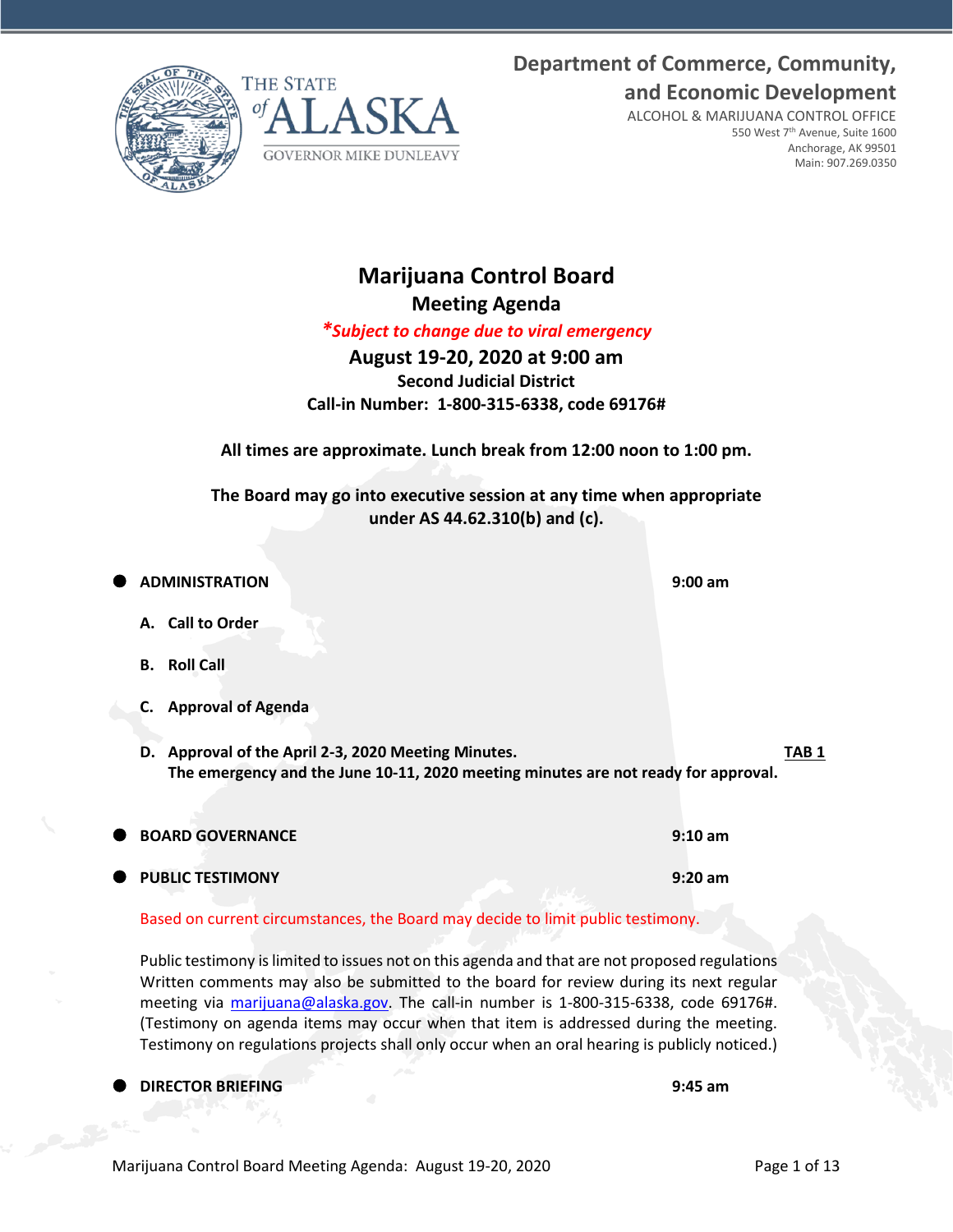|           |    |    | A. Director's Report                                                                                                                          |                                                                                                                                                                                                                                                                                              | TAB <sub>2</sub> |
|-----------|----|----|-----------------------------------------------------------------------------------------------------------------------------------------------|----------------------------------------------------------------------------------------------------------------------------------------------------------------------------------------------------------------------------------------------------------------------------------------------|------------------|
|           |    |    | <b>B.</b> Status of Working Groups Project                                                                                                    |                                                                                                                                                                                                                                                                                              | TAB <sub>3</sub> |
| $\bullet$ |    |    | <b>ENFORCEMENT BRIEFING</b>                                                                                                                   |                                                                                                                                                                                                                                                                                              | $9:55$ am        |
|           |    |    | A. Enforcement Supervisor's Report                                                                                                            |                                                                                                                                                                                                                                                                                              | TAB <sub>4</sub> |
|           | В. |    | <b>Notices of Violation Issued and Licensee Responses</b>                                                                                     |                                                                                                                                                                                                                                                                                              | <b>TAB 5</b>     |
|           |    |    |                                                                                                                                               | C. Notices of Violation for Unpaid Taxes - There were no NOV's for unpaid taxes because the<br>Department of Revenue has stalled payment of taxes until July 15, 2020. AMCO has not received a<br>report of delinquent taxpayers from Department of Revenue since 3/20/2020.                 |                  |
|           |    |    | <b>LICENSING BRIEFING</b>                                                                                                                     |                                                                                                                                                                                                                                                                                              |                  |
|           |    |    | A. Licensing Report                                                                                                                           |                                                                                                                                                                                                                                                                                              | TAB <sub>6</sub> |
|           |    |    | <b>B. COVID-19 Curbside Spreadsheet</b>                                                                                                       |                                                                                                                                                                                                                                                                                              | <b>TAB 7</b>     |
| $\bullet$ |    |    |                                                                                                                                               | David Schade, Division Director from the Department of Natural Resources                                                                                                                                                                                                                     |                  |
|           |    |    |                                                                                                                                               | A. Update regarding regulatory work with hemp-derived CBD                                                                                                                                                                                                                                    | TAB <sub>8</sub> |
|           |    |    | <b>APPLICATIONS FROM PREVIOUS MEETINGS</b>                                                                                                    |                                                                                                                                                                                                                                                                                              |                  |
|           |    |    | A. Previous Board Action Taken                                                                                                                |                                                                                                                                                                                                                                                                                              |                  |
|           |    |    | 1. License #10026:<br>Licensee:<br>License Type:<br><b>Premises Address:</b><br>Local Government:<br>Transferor:<br><b>For Consideration:</b> | <b>Rainforest Farms</b><br>Turnagain Horticulture Company<br><b>Standard Marijuana Cultivation Facility</b><br>5763 Glacier Highway<br>Juneau, AK 99801<br>City and Borough of Juneau<br>Rainforest Farms, LLC<br>Tabled at April and June 2020 meeting, excise tax<br>delinquency concerns. | TAB <sub>9</sub> |
|           |    | 2. | License #19728:<br>Licensee:<br>License Type:<br>Premises Address:<br>Local Government:                                                       | <b>Cosmic Seaweed</b><br>Cosmic Seaweed, LLC<br>Marijuana Product Manufacturing Facility<br>262 Charles Way<br>Homer, AK 99603<br>City of Homer                                                                                                                                              | <b>TAB 10</b>    |

**For Consideration: MJ-16 tabled at June 2020 meeting regarding Chill Pill Canine Cookies.**

 $\bullet$  BOARD CONSIDERATION

| A. License #12254: | Lady Gray, LLC                                             | <b>TAB 11</b> |
|--------------------|------------------------------------------------------------|---------------|
| Licensee:          | Lady Gray Gourmet Medibles                                 |               |
|                    | Marijuana Control Board Meeting Agenda: August 19-20, 2020 | Page 2 of 13  |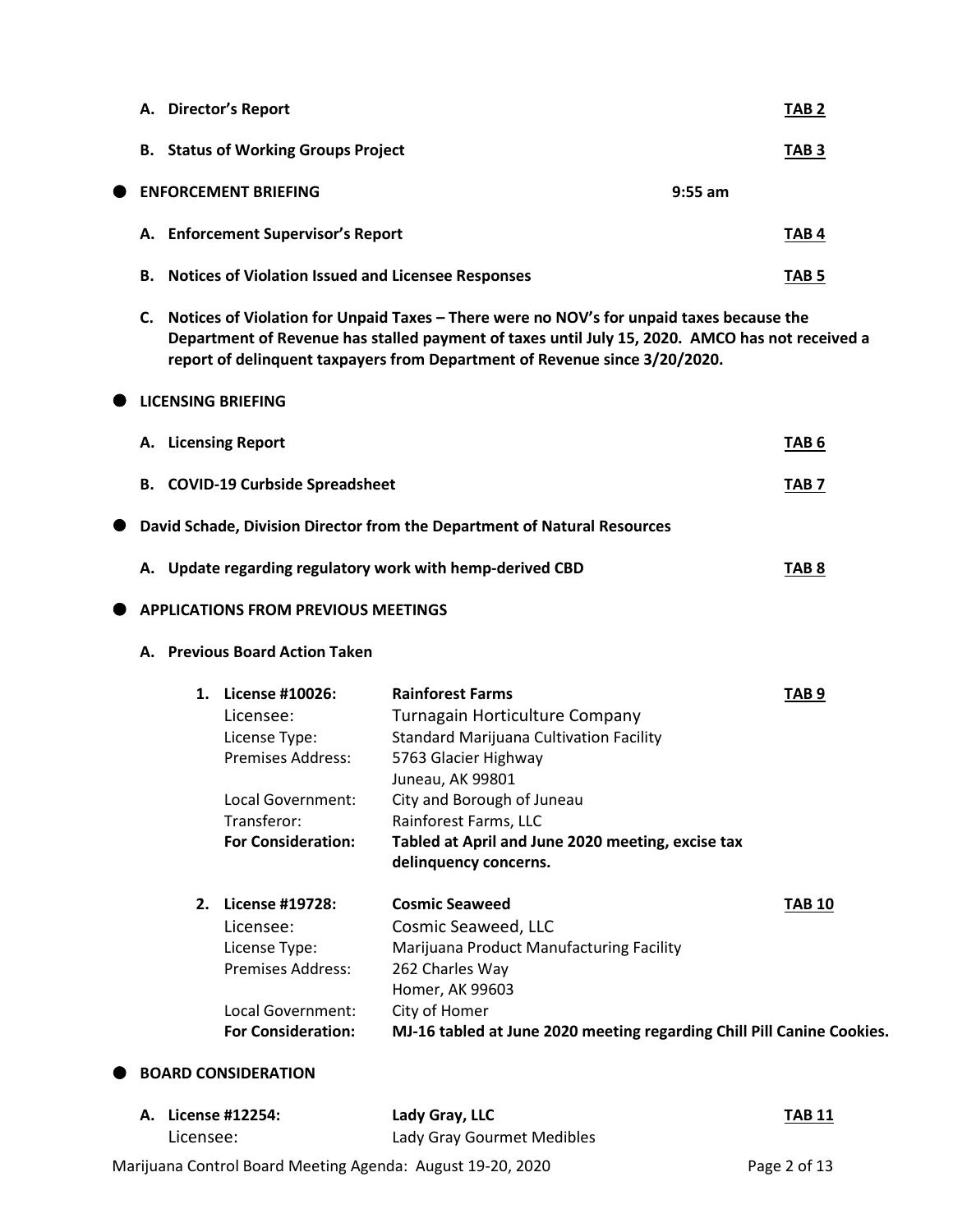| <b>For Consideration:</b> | Appeal of the renewal late fee           |
|---------------------------|------------------------------------------|
| Local Government:         | Kenai Peninsula Borough                  |
|                           | Soldotna, AK 99669                       |
| <b>Premises Address:</b>  | 36322 Pine Street, Suite 1               |
| License Type:             | Marijuana Product Manufacturing Facility |

### **NEW STANDARD MARIJUANA CULTIVATION FACILITY APPLICATIONS**

| A. License #24871        | DDIII                                      | <b>TAB 12</b> |
|--------------------------|--------------------------------------------|---------------|
| Licensee:                | North North Enterprises, LLC               |               |
| <b>Premises Address:</b> | 12548 West Westen Drive, Suite B           |               |
|                          | Houston, AK 99623                          |               |
| Local Governments:       | City of Houston; Matanuska-Susitna Borough |               |

### **NEW LIMITED MARIJUANA CULTIVATION FACILITY APPLICATIONS**

| <b>TAB 13</b>                              |
|--------------------------------------------|
|                                            |
| 12663 West Westen Drive                    |
|                                            |
| City of Houston; Matanuska-Susitna Borough |
| Residency still pending for one applicant  |
|                                            |

### **NEW RETAIL MARIJUANA STORE APPLICATIONS**

|                | A. License #23810         | Fat Tops, LLC                           | <b>TAB 14</b> |
|----------------|---------------------------|-----------------------------------------|---------------|
|                | Licensee:                 | Fat Tops, LLC                           |               |
|                | Premises Address:         | 35975 Kenai Spur Highway                |               |
|                |                           | Soldotna, AK 99669                      |               |
|                | Local Government:         | Kenai Peninsula Borough                 |               |
|                | <b>For Consideration:</b> | Conditions pursuant to 3 AAC 306.060(b) |               |
| В.             | <b>License #24870</b>     | <b>Trichs LLC</b>                       | <b>TAB 15</b> |
|                | Licensee:                 | Trichs LLC                              |               |
|                | Premises Address:         | 3807 Unit A West Machen Road            |               |
|                |                           | Wasilla, AK 99623                       |               |
|                | Local Government:         | Matanuska-Susitna Borough               |               |
| $\mathsf{C}$ . | <b>License #25190</b>     | <b>Alaskan Coffee Pot</b>               | <b>TAB 16</b> |
|                | Licensee:                 | Alaskan Coffee Pot, LLC                 |               |
|                | Premises Address:         | 2219 Dunn Street                        |               |
|                |                           | Juneau, AK 99801                        |               |
|                | Local Government:         | City and Borough of Juneau              |               |
|                | <b>For Consideration:</b> | Proximity to cooking school             |               |
|                | D. License #25324         | <b>Alaskan Grown Cannabis</b>           | <b>TAB 17</b> |
|                | Licensee:                 | Rural Retail Management, LLC            |               |
|                | Premises Address:         | 213 West A Street                       |               |
|                |                           | Dillingham, AK 99576                    |               |
|                | Local Government:         | City of Dillingham                      |               |
|                |                           |                                         |               |

Marijuana Control Board Meeting Agenda: August 19-20, 2020 Page 3 of 13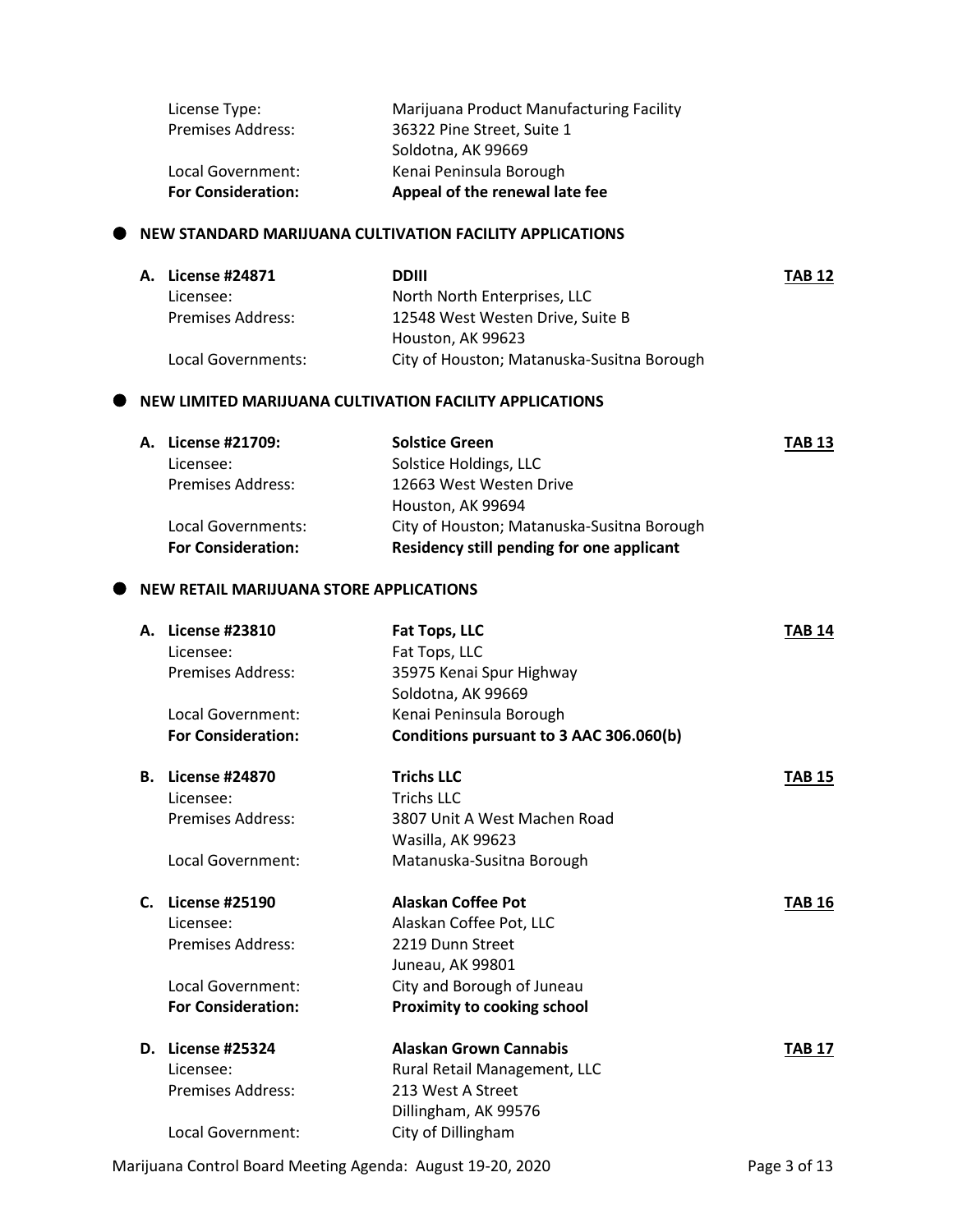### **OWNERSHIP TRANSFER APPLICATIONS**

|    | A. License #10236:        | Cannabaska                              | <b>TAB 18</b> |
|----|---------------------------|-----------------------------------------|---------------|
|    | Licensee:                 | Sima Enterprises, LLC                   |               |
|    | License Type:             | Retail Marijuana Store                  |               |
|    | <b>Premises Address:</b>  | 521 West Tudor Road, Unit 201           |               |
|    |                           | Anchorage, AK 99503                     |               |
|    | Local Government:         | Municipality of Anchorage               |               |
|    | Transferor:               | AlaskaSense, LLC                        |               |
| В. | License #11649:           | <b>K Beach Reef</b>                     | <b>TAB 19</b> |
|    | Licensee:                 | KBR, LLC                                |               |
|    | License Type:             | Standard Marijuana Cultivation Facility |               |
|    | <b>Premises Address:</b>  | 42106 Kalifornsky Beach Road            |               |
|    |                           | Soldotna, AK 99669                      |               |
|    | Local Government:         | Kenai Peninsula Borough                 |               |
|    | Transferor:               | Ryan K Hall                             |               |
|    | <b>For Consideration:</b> | Conditions pursuant to 3 AAC 306.060(b) |               |
| C. | License #15916:           | <b>K Beach Reef</b>                     | <b>TAB 20</b> |
|    | Licensee:                 | <b>KBR Retail, LLC</b>                  |               |
|    | License Type:             | Retail Marijuana Store                  |               |
|    | <b>Premises Address:</b>  | 42106 Kalifornsky Beach Road            |               |
|    |                           | Soldotna, AK 99669                      |               |
|    | Local Government:         | Kenai Peninsula Borough                 |               |
|    | Transferor:               | Ryan K Hall                             |               |
|    | <b>For Consideration:</b> | Conditions pursuant to 3 AAC 306.060(b) |               |
|    |                           |                                         |               |

### **NEW ONSITE CONSUMPTION ENDORSEMENT APPLICATIONS**

| A. License #20827:       | <b>Good Titrations</b>                          | <b>TAB 21</b> |
|--------------------------|-------------------------------------------------|---------------|
| Licensee:                | FSE. Inc.                                       |               |
| <b>Premises Address:</b> | 506 Merhar Avenue                               |               |
|                          | Fairbanks, AK 99701                             |               |
| Local Governments:       | City of Fairbanks; Fairbanks North Star Borough |               |

### **LICENSE RENEWAL APPLICATIONS**

### **A. Kenai Peninsula Borough Conditions**

| 1. | License #10176:           | <b>Alpha Kilo LLC</b>                   | <b>TAB 22</b> |
|----|---------------------------|-----------------------------------------|---------------|
|    | Licensee:                 | Alpha Kilo LLC                          |               |
|    | License Type:             | Limited Marijuana Cultivation Facility  |               |
|    | <b>Premises Address:</b>  | 12180 Nautical Avenue #1                |               |
|    |                           | Seward, AK 99664                        |               |
|    | Local Government:         | Kenai Peninsula Borough                 |               |
|    | <b>For Consideration:</b> | Conditions pursuant to 3 AAC 306.060(b) |               |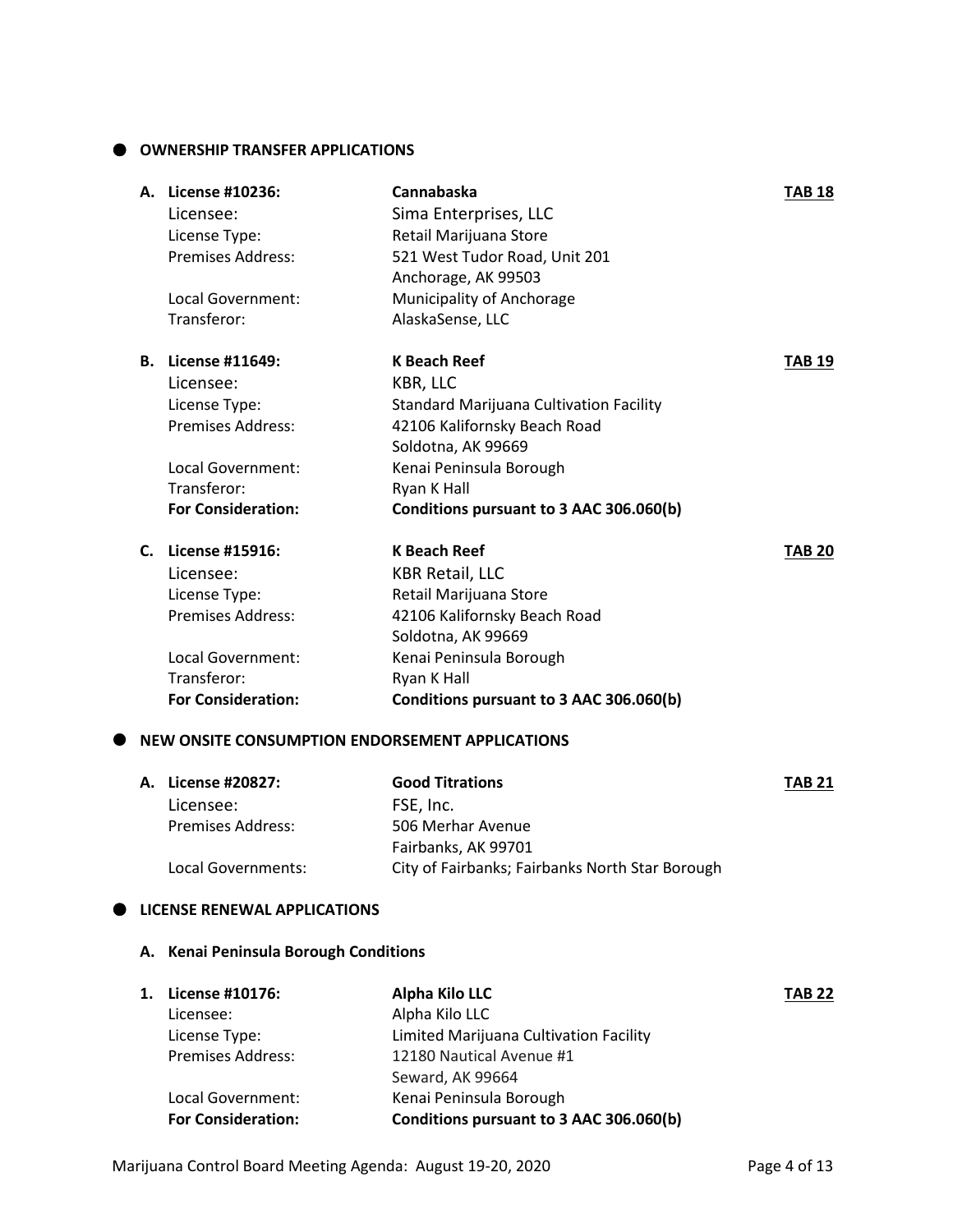| 2. | License #10273:                                   | <b>Pine Street Cannabis Company</b>            | <b>TAB 23</b> |
|----|---------------------------------------------------|------------------------------------------------|---------------|
|    | Licensee:                                         | Croy's Enterprises LLC                         |               |
|    | License Type:                                     | Retail Marijuana Store                         |               |
|    | <b>Premises Address:</b>                          | 36130 Pine Street                              |               |
|    |                                                   | Soldotna, AK 99669                             |               |
|    | Local Government:                                 | Kenai Peninsula Borough                        |               |
|    | <b>For Consideration:</b>                         | Conditions pursuant to 3 AAC 306.060(b)        |               |
| З. | License #10831:                                   | <b>High Bush Buds</b>                          | TAB 24        |
|    | Licensee:                                         | High Bush Buds, Inc.                           |               |
|    | License Type:                                     | Retail Marijuana Store                         |               |
|    | <b>Premises Address:</b>                          | 36312 Irons Ave, Suite 2                       |               |
|    |                                                   | Soldotna, AK 99669                             |               |
|    | Local Government:                                 | Kenai Peninsula Borough                        |               |
|    | <b>For Consideration:</b>                         | Conditions pursuant to 3 AAC 306.060(b)        |               |
| 4. | License #12398:                                   | <b>High Tide Distributors</b>                  | <b>TAB 25</b> |
|    | Licensee:                                         | Dennis R Humphrey                              |               |
|    | License Type:                                     | Limited Marijuana Cultivation Facility         |               |
|    | <b>Premises Address:</b>                          | 49172 Heights Lane                             |               |
|    |                                                   | Nikiski, AK 99635                              |               |
|    | Local Government:                                 | Kenai Peninsula Borough                        |               |
|    | <b>For Consideration:</b>                         | Conditions pursuant to 3 AAC 306.060(b)        |               |
| 5. | License #13257:                                   | Alaska Growth                                  | TAB 26        |
|    | Licensee:                                         | Alaska Growth, LLC                             |               |
|    | License Type:                                     | <b>Standard Marijuana Cultivation Facility</b> |               |
|    | Premises Address:                                 | 49787 Island Lake Road                         |               |
|    |                                                   | Nikiski, AK 99635                              |               |
|    | Local Government:                                 | Kenai Peninsula Borough                        |               |
|    | <b>For Consideration:</b>                         | Conditions pursuant to 3 AAC 306.060(b)        |               |
| 6. | License #15190:                                   | <b>Coldsmoke Farms</b>                         | TAB 27        |
|    | Licensee:                                         | Michael J Welch                                |               |
|    | License Type:                                     | Limited Marijuana Cultivation Facility         |               |
|    | <b>Premises Address:</b>                          | 34669 Commerce Street                          |               |
|    |                                                   | Soldotna, AK 99669                             |               |
|    | Local Government:                                 | Kenai Peninsula Borough                        |               |
|    | <b>For Consideration:</b>                         | Conditions pursuant to 3 AAC 306.060(b)        |               |
|    | <b>B.</b> Objections and Public Comments Received |                                                |               |
|    | $Iion = 417602$                                   | Mr. Hanny Farme IIC                            | TAD 70        |

| 1. | License #17692:           | Mr. Happy Farms LLC                                               | <b>TAB 28</b> |
|----|---------------------------|-------------------------------------------------------------------|---------------|
|    | Licensee:                 | Mr. Happy Farms LLC                                               |               |
|    | License Type:             | Limited Marijuana Cultivation Facility                            |               |
|    | <b>Premises Address:</b>  | 3900 N. Sierra Street                                             |               |
|    |                           | Wasilla, AK 99654                                                 |               |
|    | Local Government:         | Matanuska-Susitna Borough                                         |               |
|    | <b>For Consideration:</b> | Three Objections and one confidential Public Comment<br>received. |               |
|    |                           |                                                                   |               |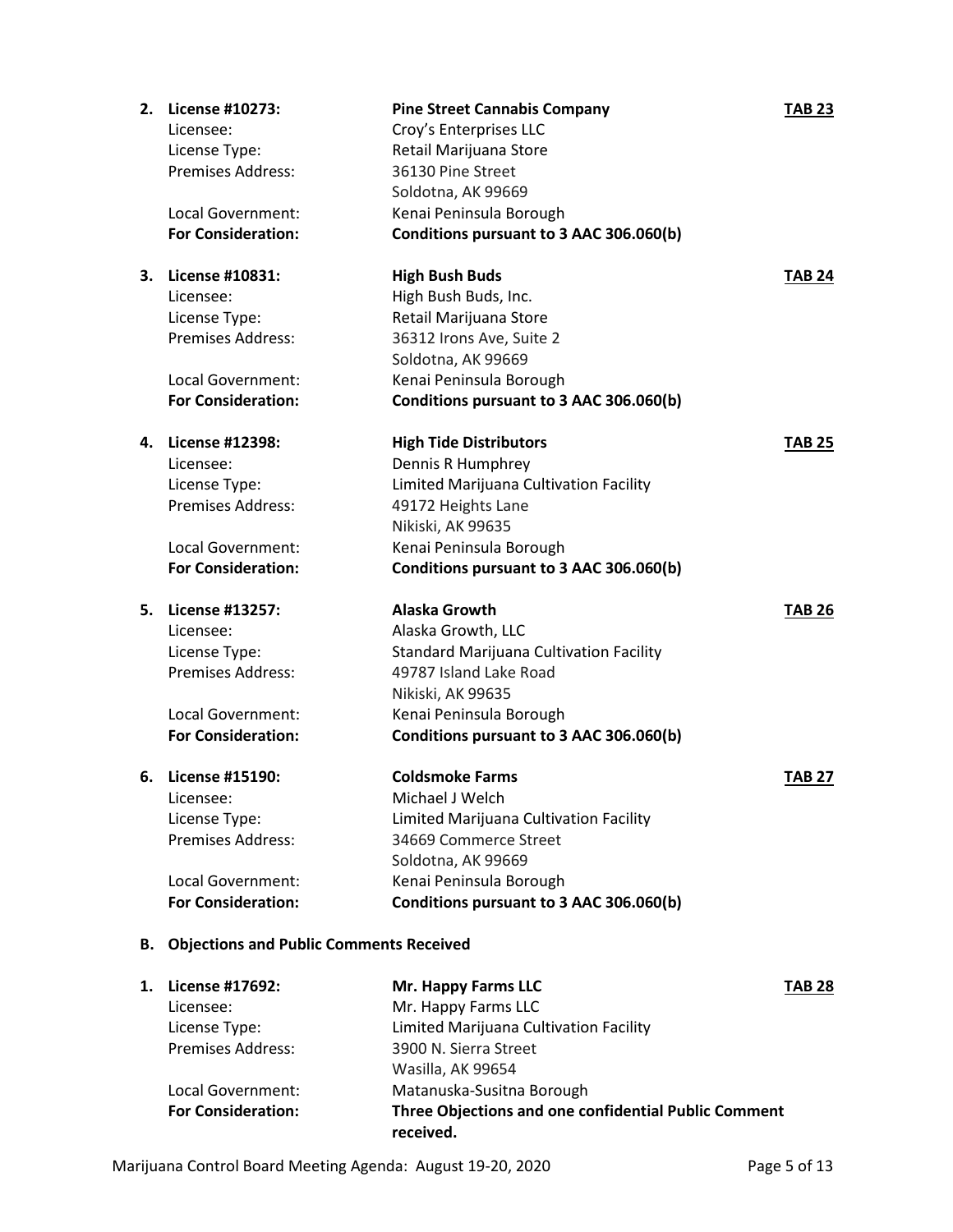### **C. Notices of Violation Received**

| 1. | License #10005:                           | <b>Rosie Creek Farm</b>                        | <b>TAB 29</b> |
|----|-------------------------------------------|------------------------------------------------|---------------|
|    | Licensee:                                 | RCFC, LLC                                      |               |
|    | License Type:                             | <b>Standard Marijuana Cultivation Facility</b> |               |
|    | Premises Address:                         | 2659 Livingston Loop                           |               |
|    |                                           | Fairbanks, AK 99709                            |               |
|    | Local Government:                         | Fairbanks North Star Borough                   |               |
|    | <b>For Consideration:</b>                 | One NOV for tax delinquency                    |               |
|    | 2. License #10009:                        |                                                |               |
|    |                                           | CannTest, LLC                                  | <b>TAB 30</b> |
|    | Licensee:                                 | CannTest, LLC                                  |               |
|    | License Type:<br><b>Premises Address:</b> | <b>Marijuana Testing Facility</b>              |               |
|    |                                           | 620 East Whitney Road, Suite B                 |               |
|    |                                           | Anchorage, AK 99501                            |               |
|    | Local Government:                         | Municipality of Anchorage                      |               |
|    | <b>For Consideration:</b>                 | One NOV for testing records error              |               |
|    | 3. License #10052:                        | <b>Red Run Cannabis Cultivators, LLC</b>       | <b>TAB 31</b> |
|    | Licensee:                                 | Red Run Cannabis Cultivators, LLC              |               |
|    | License Type:                             | <b>Standard Marijuana Cultivation Facility</b> |               |
|    | Premises Address:                         | 5455 Kenai Spur Highway                        |               |
|    |                                           | Kenai, AK 99611                                |               |
|    | Local Government:                         | City of Kenai; Kenai Peninsula Borough         |               |
|    | <b>For Consideration:</b>                 | One NOV for tax delinquency                    |               |
|    |                                           |                                                |               |
| 4. | <b>License #10073:</b>                    | Alaskan Blooms, LLC                            | <b>TAB 32</b> |
|    | Licensee:                                 | Alaskan Blooms, LLC                            |               |
|    | License Type:                             | <b>Standard Marijuana Cultivation Facility</b> |               |
|    | <b>Premises Address:</b>                  | 2448 Arvilla Street, Building A, B, and C      |               |
|    |                                           | Fairbanks, AK 99709                            |               |
|    | Local Government:                         | Fairbanks North Star Borough                   |               |
|    | <b>For Consideration:</b>                 | One NOV for delinquent taxes                   |               |
| 5. | License #10161:                           | <b>The Frost Frontier</b>                      | <b>TAB 33</b> |
|    | Licensee:                                 | The Frost Frontier LLC                         |               |
|    | License Type:                             | <b>Standard Marijuana Cultivation Facility</b> |               |
|    | <b>Premises Address:</b>                  | 8535 Dimond D Circle, Unit C                   |               |
|    |                                           | Anchorage, AK 99515                            |               |
|    | Local Government:                         | Municipality of Anchorage                      |               |
|    | <b>For Consideration:</b>                 | One NOV for an odor complaint.                 |               |
| 6. | License #10237:                           | AlaskaSense, LLC                               | <b>TAB 34</b> |
|    | Licensee:                                 | AlaskaSense, LLC                               |               |
|    | License Type:                             | <b>Standard Marijuana Cultivation Facility</b> |               |
|    | <b>Premises Address:</b>                  | 521 West Tudor Road, Unit 202                  |               |
|    |                                           | Anchorage, AK 99503                            |               |
|    | Local Government:                         |                                                |               |
|    | <b>For Consideration:</b>                 | Municipality of Anchorage                      |               |
|    |                                           | Seven NOV's for delinquent taxes.              |               |

Marijuana Control Board Meeting Agenda: August 19-20, 2020 Page 6 of 13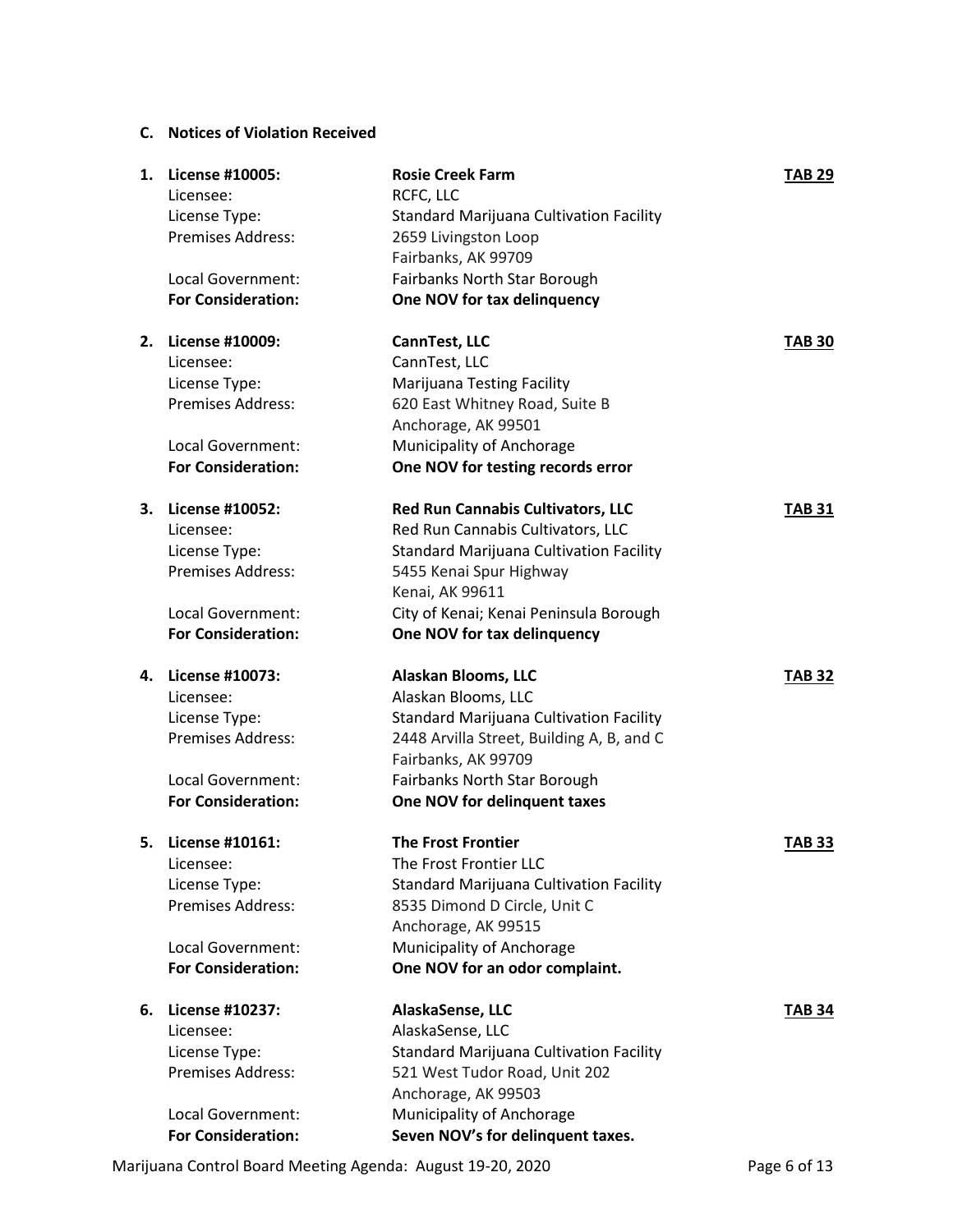|    | 7. License #11092:<br>Licensee: | <b>Fairbanks Fireweed, LLC</b><br>Fairbanks Fireweed, LLC   | <b>TAB 35</b> |
|----|---------------------------------|-------------------------------------------------------------|---------------|
|    | License Type:                   | <b>Standard Marijuana Cultivation Facility</b>              |               |
|    | <b>Premises Address:</b>        | 2101 Sheldon Avenue, Unit 2                                 |               |
|    |                                 | Fairbanks, AK 99701                                         |               |
|    | Local Government:               | Fairbanks North Star Borough                                |               |
|    | <b>For Consideration:</b>       | One NOV for an unapproved transfer of controlling interest. |               |
|    | 8. License #14245:              | <b>Cannafrost</b>                                           | <b>TAB 36</b> |
|    | Licensee:                       | Pharma Initiative LLC                                       |               |
|    | License Type:                   | Limited Marijuana Cultivation Facility                      |               |
|    | <b>Premises Address:</b>        | 4315 East Dimond Way                                        |               |
|    |                                 | Wasilla, AK 99654                                           |               |
|    | Local Government:               | Matanuska-Susitna Borough                                   |               |
|    | <b>For Consideration:</b>       | One NOV for several discrepancies.                          |               |
|    | 9. License #16474:              | <b>Grateful Bud LLC</b>                                     | <b>TAB 37</b> |
|    | Licensee:                       | <b>Grateful Bud LLC</b>                                     |               |
|    | License Type:                   | Limited Marijuana Cultivation Facility                      |               |
|    | <b>Premises Address:</b>        | 1817 Sunset Boulevard                                       |               |
|    |                                 | Kenai, AK 99611                                             |               |
|    | Local Government:               | City of Kenai; Kenai Peninsula Borough                      |               |
|    | <b>For Consideration:</b>       | Five NOVs for tax delinquency.                              |               |
|    | 10. License #19372:             | <b>Red Run Cannabis Cultivators, LLC</b>                    | <b>TAB 38</b> |
|    | Licensee:                       | Red Run Cannabis Cultivators, LLC                           |               |
|    | License Type:                   | Marijuana Product Manufacturing Facility                    |               |
|    | <b>Premises Address:</b>        | 12516 Kenai Spur Highway, Suite A                           |               |
|    |                                 | Kenai, AK 99611                                             |               |
|    | Local Government:               | City of Kenai; Kenai Peninsula Borough                      |               |
|    | <b>For Consideration:</b>       | One NOV for unapproved product change.                      |               |
|    | <b>OPERATING PLAN CHANGES</b>   |                                                             |               |
|    | A. License #10098:              | <b>Raspberry Roots</b>                                      | TAB 39        |
|    | Licensee:                       | Raspberry Roots, LLC                                        |               |
|    | License Type:                   | <b>Standard Marijuana Cultivation Facility</b>              |               |
|    | Premises Address:               | 501 Raspberry Road, Suites 101 & 102                        |               |
|    |                                 | Anchorage, AK 99518                                         |               |
|    | Local Government:               | Municipality of Anchorage                                   |               |
|    | <b>B.</b> License #10657:       | <b>JWS Enterprises</b>                                      | <b>TAB 40</b> |
|    | Licensee:                       | James W Strassburg                                          |               |
|    | License Type:                   | <b>Standard Marijuana Cultivation Facility</b>              |               |
|    | Premises Address:               | 3000 West Tongass Narrows                                   |               |
|    |                                 | Ketchikan, AK 99901                                         |               |
|    | Local Government:               | Ketchikan Gateway Borough                                   |               |
| C. | License #10922:                 | <b>Sparkle Farms Alaska</b>                                 | <b>TAB 41</b> |

Marijuana Control Board Meeting Agenda: August 19-20, 2020 Page 7 of 13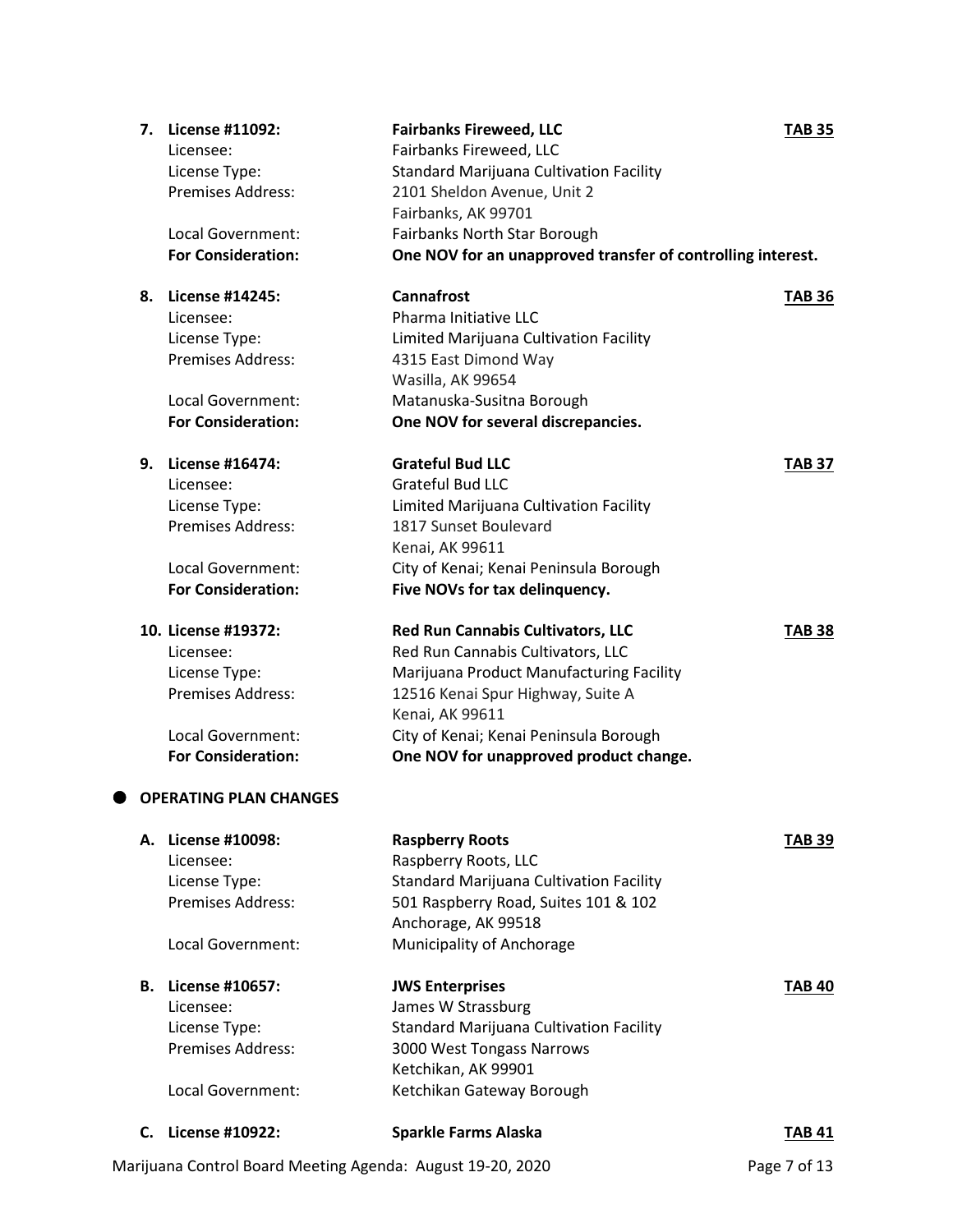|                                                           | Licensee:                 | <b>SFA LLC</b>                                  |               |
|-----------------------------------------------------------|---------------------------|-------------------------------------------------|---------------|
|                                                           | License Type:             | Limited Marijuana Cultivation Facility          |               |
|                                                           | Premises Address:         | 218 Kelly Drive                                 |               |
|                                                           |                           | Ketchikan, AK 99901                             |               |
|                                                           | Local Government:         | Ketchikan Gateway Borough                       |               |
|                                                           | D. License #16006:        | <b>Arctic Bakery, LLC</b>                       | <b>TAB 42</b> |
|                                                           | Licensee:                 | Arctic Bakery, LLC                              |               |
|                                                           | License Type:             | Marijuana Product Manufacturing Facility        |               |
|                                                           | <b>Premises Address:</b>  | 1409 Well Street                                |               |
|                                                           |                           | Fairbanks, AK 99701                             |               |
|                                                           | Local Governments:        | City of Fairbanks; Fairbanks North Star Borough |               |
|                                                           | <b>NEW PRODUCTS</b>       |                                                 |               |
|                                                           | A. License #10082:        | <b>Einstein Labs</b>                            | <b>TAB 43</b> |
|                                                           | Licensee:                 | Einstein Enterprises, Inc.                      |               |
|                                                           | License Type:             | Marijuana Product Manufacturing Facility        |               |
|                                                           | <b>Premises Address:</b>  | 2939 Porcupine Drive, Suite B                   |               |
|                                                           |                           | Anchorage, AK 99501                             |               |
|                                                           | Local Government:         | Municipality of Anchorage                       |               |
|                                                           | <b>B.</b> License #23736: | <b>Tundra Brewing, LLC</b>                      | <b>TAB 44</b> |
|                                                           | Licensee:                 | Tundra Brewing, LLC                             |               |
|                                                           | License Type:             | Marijuana Product Manufacturing Facility        |               |
|                                                           | <b>Premises Address:</b>  | 1427 Karen Way                                  |               |
|                                                           |                           | Fairbanks, AK 99709                             |               |
|                                                           | Local Government:         | Fairbanks North Star Borough                    |               |
| Licenses in "Delegated" Status for Approximately One Year |                           |                                                 | <b>TAB 45</b> |
|                                                           | A. License #12511:        | <b>Rosie Creek Farm</b>                         |               |
|                                                           | Licensee:                 | RCFC, LLC                                       |               |
|                                                           | License Type:             | Marijuana Product Manufacturing Facility        |               |
|                                                           | Premises Address:         | 2659 Livingston Loop                            |               |
|                                                           |                           | Fairbanks, AK 99709                             |               |
|                                                           | Approved by MCB:          | February 22, 2019                               |               |
|                                                           | Pending:                  | <b>Department of Environmental Conservation</b> |               |
|                                                           | <b>B.</b> License #15501: | <b>Family Trees</b>                             |               |
|                                                           | Licensee:                 | Family Trees, LLC                               |               |
|                                                           | License Type:             | Limited Marijuana Cultivation Facility          |               |
|                                                           | <b>Premises Address:</b>  | 199 Thoreau Drive                               |               |
|                                                           |                           | Fairbanks, AK 99712                             |               |
|                                                           | Approved by MCB:          | May 2, 2019                                     |               |
|                                                           | Pending:                  | <b>State Fire Marshal</b>                       |               |
|                                                           |                           |                                                 |               |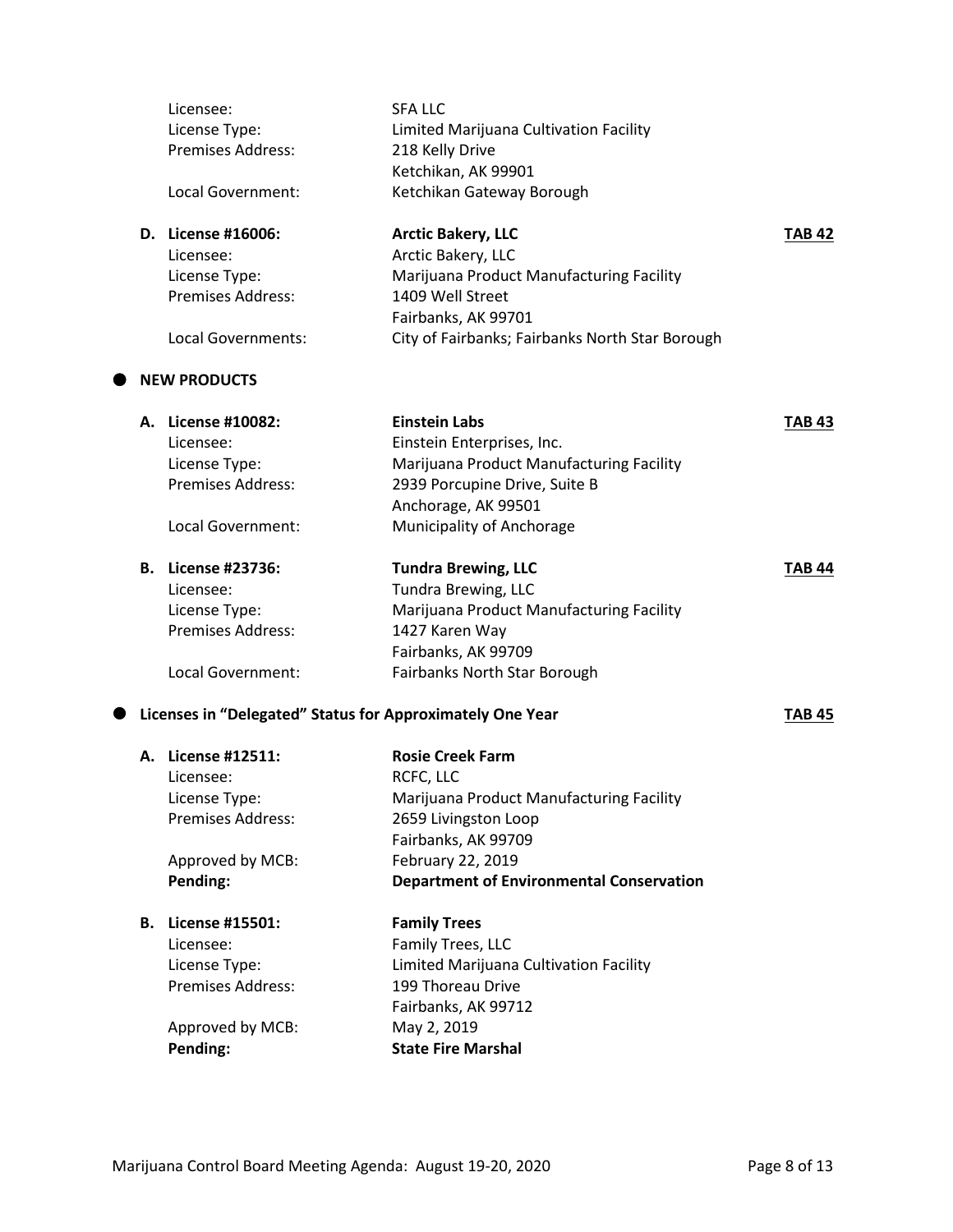|           | C. License #16181:       | <b>Potter's Harvest, LLC</b>                                |        |
|-----------|--------------------------|-------------------------------------------------------------|--------|
|           | Licensee:                | Potter's Harvest, LLC                                       |        |
|           | License Type:            | Limited Marijuana Cultivation Facility                      |        |
|           | Premises Address:        | 4123 South Gon Fishin Drive                                 |        |
|           |                          | Wasilla, AK 99687                                           |        |
|           | Approved by MCB:         | October 16, 2018                                            |        |
|           | Pending:                 | <b>State Fire Marshal</b>                                   |        |
|           | D. License #16718:       | 420 On Main, LLC                                            |        |
|           | Licensee:                | 420 On Main, LLC                                            |        |
|           | License Type:            | Marijuana Product Manufacturing Facility                    |        |
|           | <b>Premises Address:</b> | 3684 Main Street                                            |        |
|           |                          | Homer, AK 99603                                             |        |
|           | Approved by MCB:         | December 21, 2018                                           |        |
|           | Pending:                 | <b>State Fire Marshal</b>                                   |        |
|           | E. License #17346:       | <b>Great Northern Cultivation, Inc.</b>                     |        |
|           | Licensee:                | Great Northern Cultivation, Inc.                            |        |
|           | License Type:            | <b>Standard Marijuana Cultivation Facility</b>              |        |
|           | <b>Premises Address:</b> | 7031 Arctic Boulevard, Suite 1                              |        |
|           |                          | Anchorage, AK 99518                                         |        |
|           | Approved by MCB:         | February 21, 2019                                           |        |
|           | Pending:                 | Corrections to the MJ-04 that was requested by the Board    |        |
|           | F. License #17440:       | Lazy Mountain Cultivation Co.                               |        |
|           | Licensee:                | PMBT, LLC                                                   |        |
|           | License Type:            | Limited Marijuana Cultivation Facility                      |        |
|           | Premises Address:        | 3255 North Mars Avenue                                      |        |
|           |                          | Palmer, AK 99645                                            |        |
|           | Approved by MCB:         | February 21, 2019                                           |        |
|           | Pending:                 | <b>State Fire Marshal</b>                                   |        |
| $\bullet$ |                          | Licenses in "Pending Inspection" Status for Over Six Months | TAB 46 |
|           | A. License #10190:       | The Great Alaskan Kush Company                              |        |
|           | Licensee:                | The Great Alaskan Kush Company, LLC                         |        |
|           | License Type:            | Retail Marijuana Store                                      |        |
|           | Premises Address:        | 360 East International Airport Road #2A                     |        |
|           |                          | Anchorage, AK 99518                                         |        |

Approved by MCB: February 22, 2019 License Issued: October 1, 2019

Licensee: ISG, Inc.

**B. License #12311: Juneau's Green Garden**

License Type: Standard Marijuana Cultivation Facility Premises Address: 5011 Short Street, Suite 1 Juneau, AK 99801 Approved by MCB: December 20, 2018 License Issued: March 7, 2019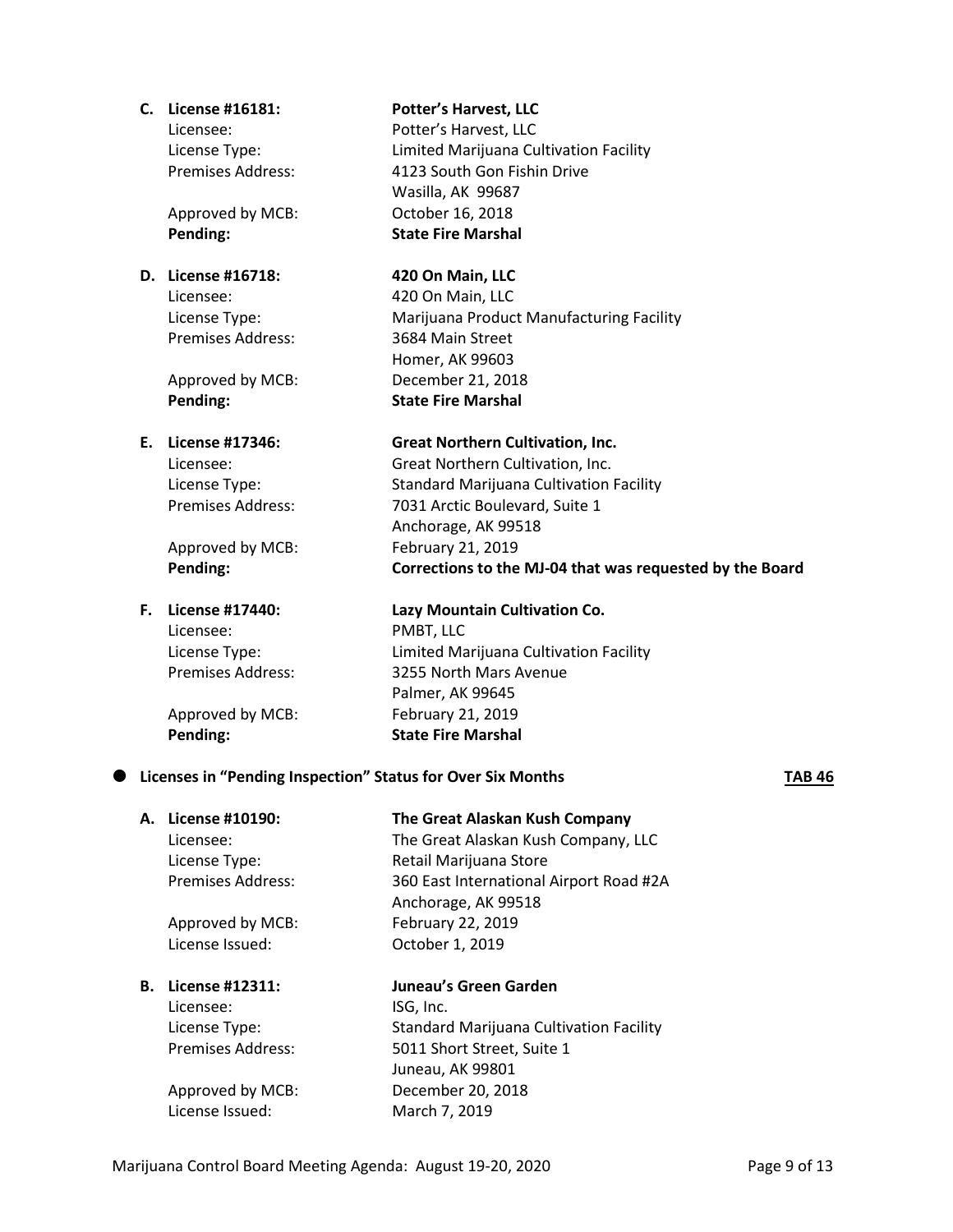Premises Address: 1200 Well Street

Approved by MCB: May 1, 2019 License Issued: July 12, 2019

### **D. License #16015: Bluffside Gardens**

Approved by MCB: June 13, 2018

Premises Address: 1200 Well Street

Approved by MCB: May 1, 2019 License Issued: July 16, 2019

License Issued: July 2, 2019

### **G. License #18702: Cold City Cannabis**

Approved by MCB: July 11, 2019 License Issued: August 30, 2019

### **H. License #18704: Tundra Farms**

Approved by MCB: July 11, 2019 License Issued: August 9, 2019

### **C. License #15814: Tanana Herb Company, LLC**

Licensee: Tanana Herb Company, LLC License Type: Retail Marijuana Store Fairbanks, AK 99701

Licensee: Bluffside Gardens, LLC License Type: Limited Marijuana Cultivation Facility Premises Address: 39700 South Parks Highway Talkeetna, AK 99676 License Issued: December 24, 2019

### **E. License #16091: Tanana Herb Company, LLC**

Licensee: Tanana Herb Company, LLC License Type: Marijuana Concentrate Manufacturing Facility Fairbanks, AK 99701

### **F. License #17176: State of Mind Cannabis Company**

Licensee: HS Enterprises, LLC License Type: Retail Marijuana Store Premises Address: 33508 Lincoln Avenue, #C Seward, AK 99664 Approved by MCB: December 20, 2018

Licensee: Tundra Farms 2 Inc. License Type: Retail Marijuana Store Premises Address: 1210 East 70<sup>th</sup> Avenue #1 Anchorage, AK 99518

Licensee: Tundra Farm 1 Inc. License Type: Standard Marijuana Cultivation Facility Premises Address: 1210 East 70<sup>th</sup> Avenue #2 Anchorage, AK 99518

**I. License #18706: Tundra Farms**

Marijuana Control Board Meeting Agenda: August 19-20, 2020 Page 10 of 13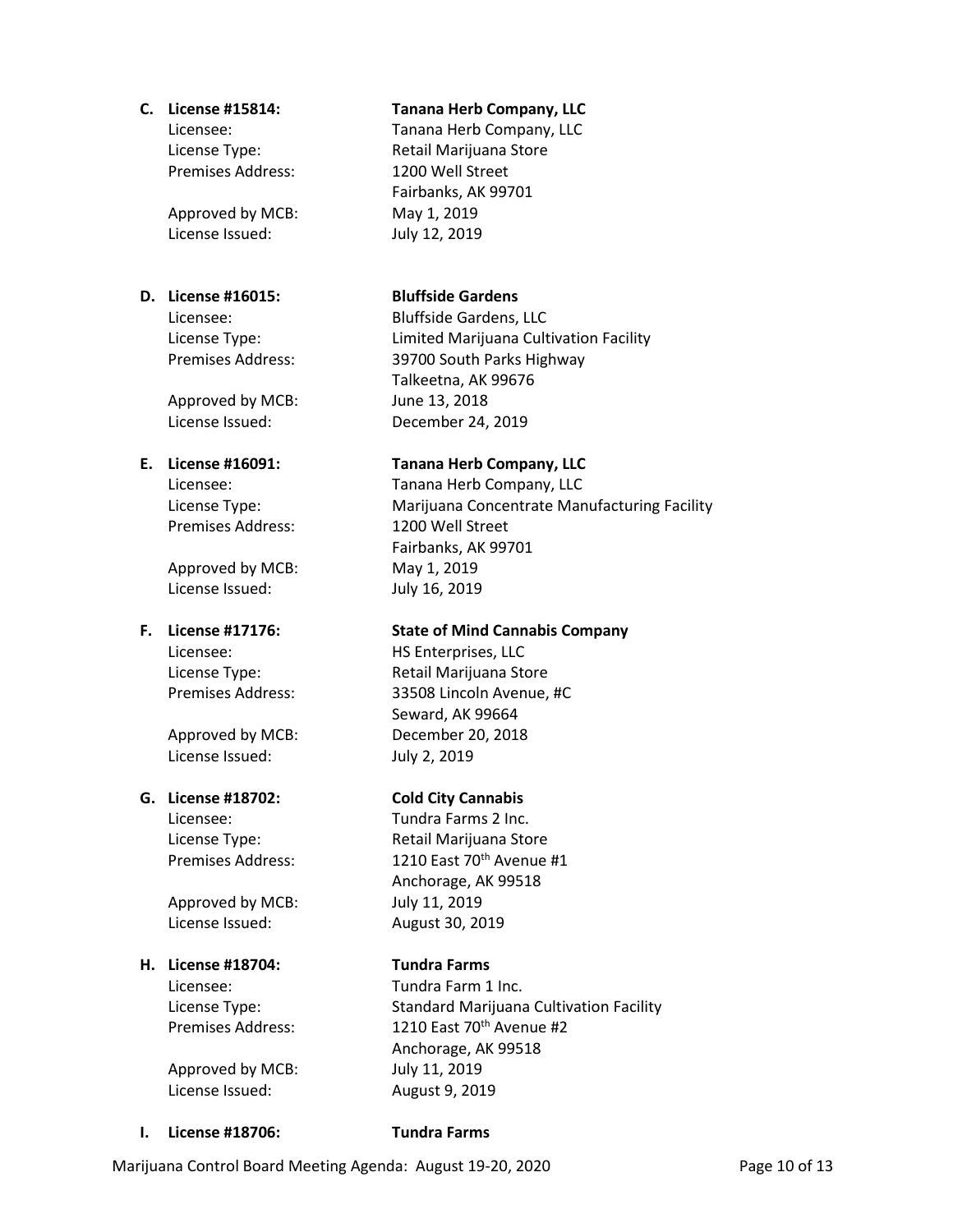Licensee: Tundra Farm 1 Inc.

Approved by MCB: July 11, 2019

# **J. License #19624: Studio 420 AK**

### **K. License #19877: Danny's Place**

Premises Address: 36221 Pine Street

Approved by MCB: July 10, 2019 License Issued: July 17, 2019

### **M. License #20438: Happy Valley**

Licensee: Jack Ventures, LLC

Approved by MCB: July 11, 2019 License Issued: October 28, 2019

### **O. License #21086: Nugz, LLC** Licensee: Nugz, LLC

License Type: Marijuana Product Manufacturing Facility Premises Address: 1210 East 70<sup>th</sup> Avenue #3 Anchorage, AK 99518 License Issued: August 9, 2019

Licensee: 420 Enterprises LLC Co. License Type: Retail Marijuana Store Premises Address: 4608 Spenard Road, Suite E Anchorage, AK 99502 Approved by MCB: September 11, 2019 License Issued: November 12, 2019

Licensee: Ronald G. Pritchard License Type: Limited Marijuana Cultivation Facility Soldotna, AK 99669

### **L. License #20366: Great Northern Cannabis**

Licensee: Great Northern Retail Stores, Inc. License Type: Retail Marijuana Store Premises Address: 2600 East Tudor Road Anchorage, AK 99507 Approved by MCB: September 11, 2019 License Issued: November 12, 2019

Licensee: Happy Valley, LLC License Type: Marijuana Product Manufacturing Facility Premises Address: Lot 2 Big Boulder Creek Subdivision Haines, AK 99827 Approved by MCB: September 11, 2019 License Issued: November 26, 2019

### **N. License #20984: Quintessence Farms**

License Type: Standard Marijuana Cultivation Facility Premises Address: 8430 Laviento Drive, Suite B Anchorage, AK 99515

License Type: Standard Marijuana Cultivation Facility

Marijuana Control Board Meeting Agenda: August 19-20, 2020 Page 11 of 13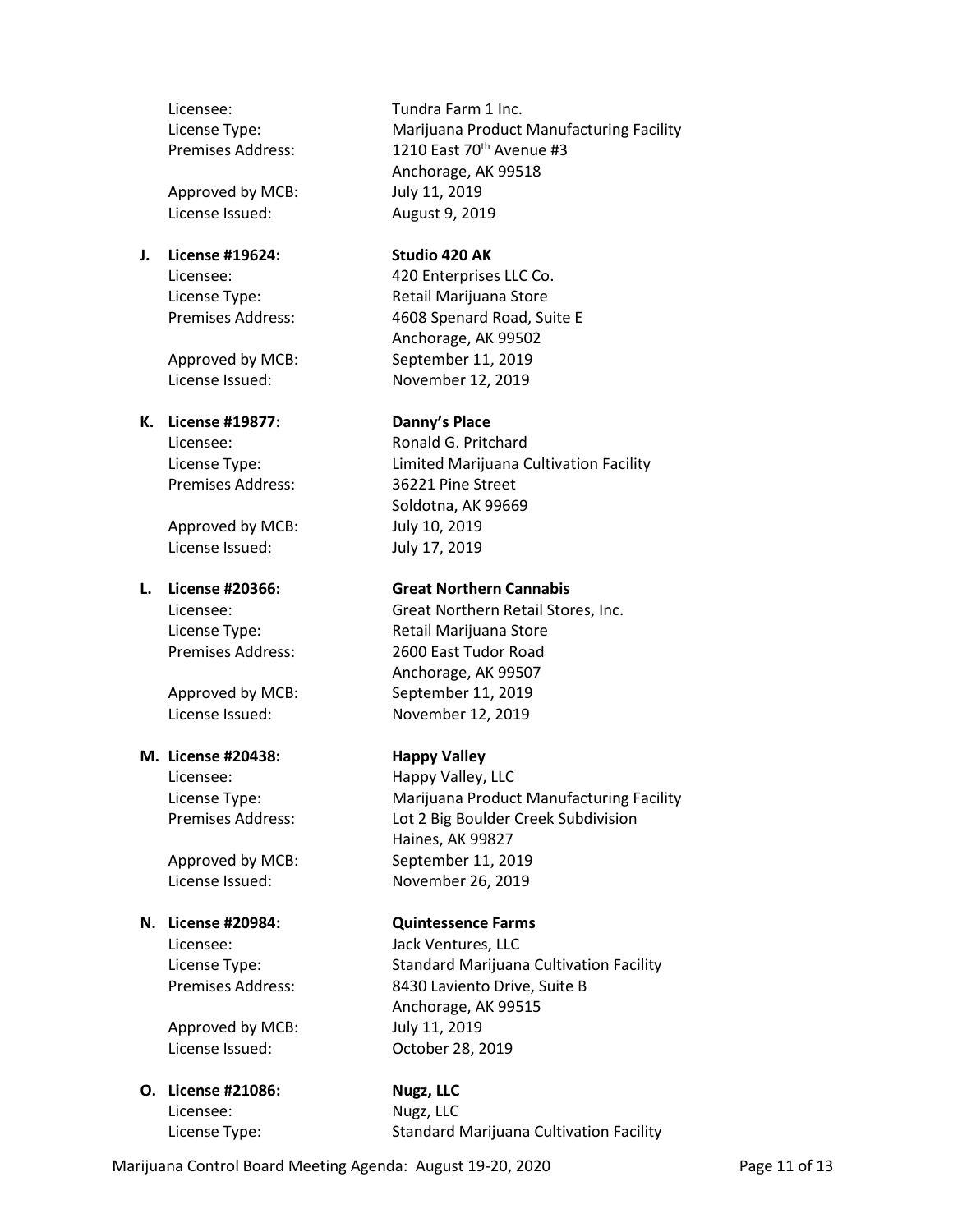| Premises Address: | 9331 Glacier Highway |  |  |
|-------------------|----------------------|--|--|
|                   | Juneau, AK 99801     |  |  |
| Approved by MCB:  | July 11, 2019        |  |  |
| License Issued:   | July 29, 2019        |  |  |
|                   |                      |  |  |

### **REGULATIONS**

**A. Regulations Tracking Sheet TAB 47**

### **B. Proposed Regulations Projects**

**1. Board Requests**

### **C. Opened Regulations Projects**

**1. Public Comment Period Closed**

### **A. Director of a Corporation TAB 48**

 **Status:** public comment closed July 31, 2020. Comment received for consideration.  **Potential Board Actions:** vote to adopt; amend and put out for public comment; send back to staff for revisions; close project without action.

### **B. Administrative Hold and Seizure TAB 49**

 **Status:** second round of public comment closed July 31, 2020. No comments received.  **Potential Board Actions:** vote to adopt; amend and put out for public comment; send back to staff for revisions; close project without action.

### **C. Overlapping Premises TAB 50**

 **Status:** public comment closed August 14, 2020. Comment received for consideration.  **Potential Board Actions:** Vote to adopt; amend and put out for public comment; send back to staff for revisions; close project without action.

### **2. Revised Drafts Requested by Board**

### **A. Infants on Premises TAB 51**

 **Status:** freshly revised draft for board consideration. **Potential Board Actions:** put out draft for public comment as is; amend and put out for public comment; send back to staff for revisions; close project without action.

### **D. Regulations Projects – Other**

- **A. Sales Limits under 3 AAC 306.355:** Counsel to address remaining clarification **TAB 52** issue before final adoption.
- **B. Quality Control, Exit Packaging:** Counsel to address rekey. **TAB 53**